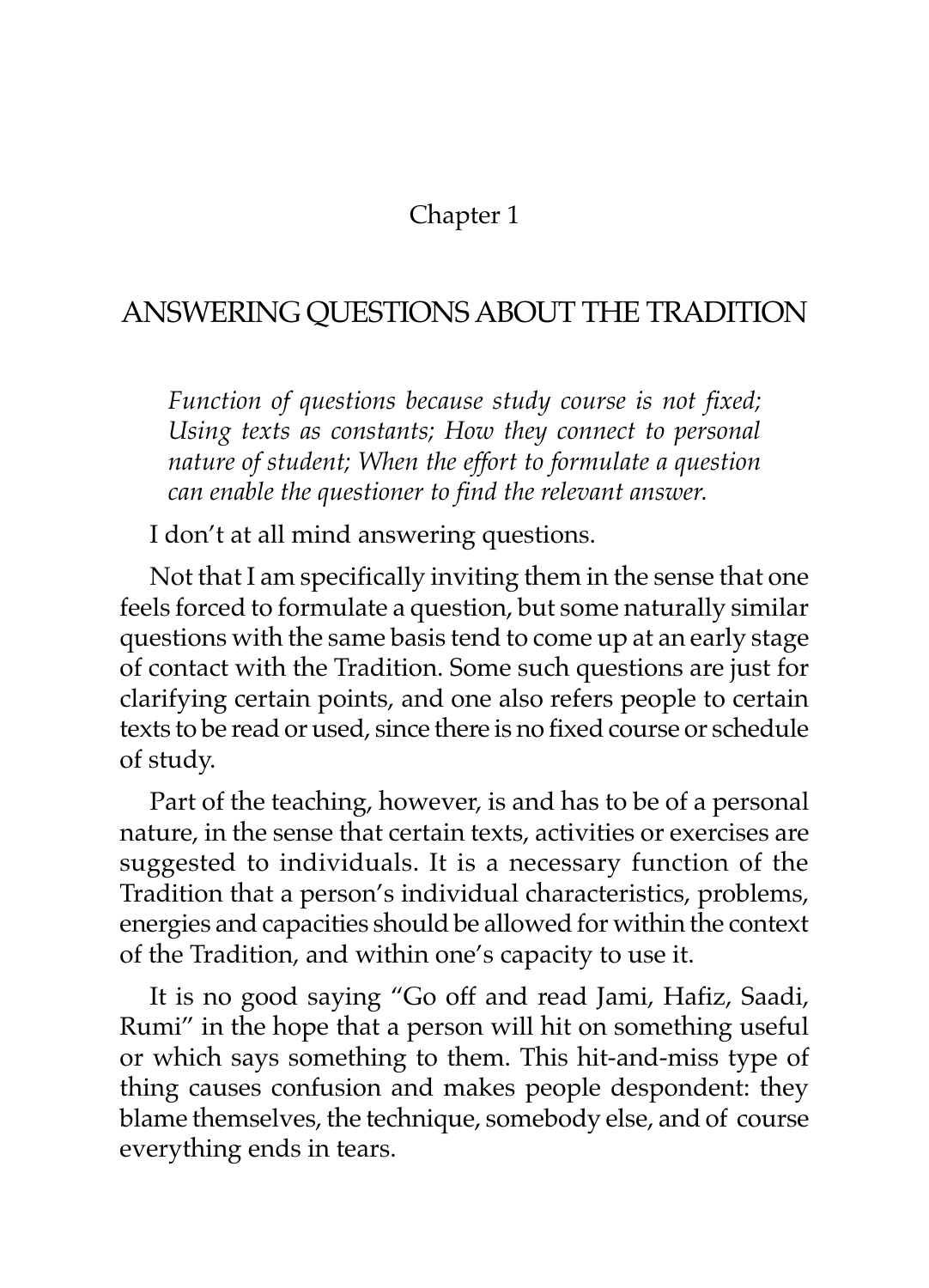The degree of personal tuition applies in the sense that contact is kept up so that the person who is teaching can monitor the various stages of perception or being of the person, thus enabling the teacher to indicate at what specific time a person should do a particular activity.

Textbooks and other things are available and are referred to from time to time, but since there are no textbook rules laid down en bloc in the sense of "First do this, afterwards do that" it is often useful for a person to clarify their position and intention to themselves at different stages. One invites questions from time to time, but not with the intention of galvanizing people into tremendous activity: "I must come up with a question for next Thursday."

If someone has a question, they can certainly put it, but not at a specific preordained time, as if one had a question and answer session every fourth Monday in the month. More often than not I am the one who talks all the time: very infrequently, I allow other people to talk for one or two minutes and then I start talking again. Nevertheless, the teaching technique does allow for questions and answers, for the simple reason that when formulating a relevant question, people are more often than not already in possession of the factors that will give them the answers; and in formulating it, one very often finds the answer for oneself.

That is not to say that one should desperately formulate a question on the assumption that one will inevitably find the answer. Even if one doesn't find an answer, putting the question is still a valid thing and it is encouraged because it helps resolve areas of complexity or confusion, assuming, of course, that the question is not what I call a "show-off" question, as when a person rushes off, reads an obscure tract by somebody, then says: "I seem to remember that Al-Halka said that the cause of all illness was the Euphrates and what do I do about that?"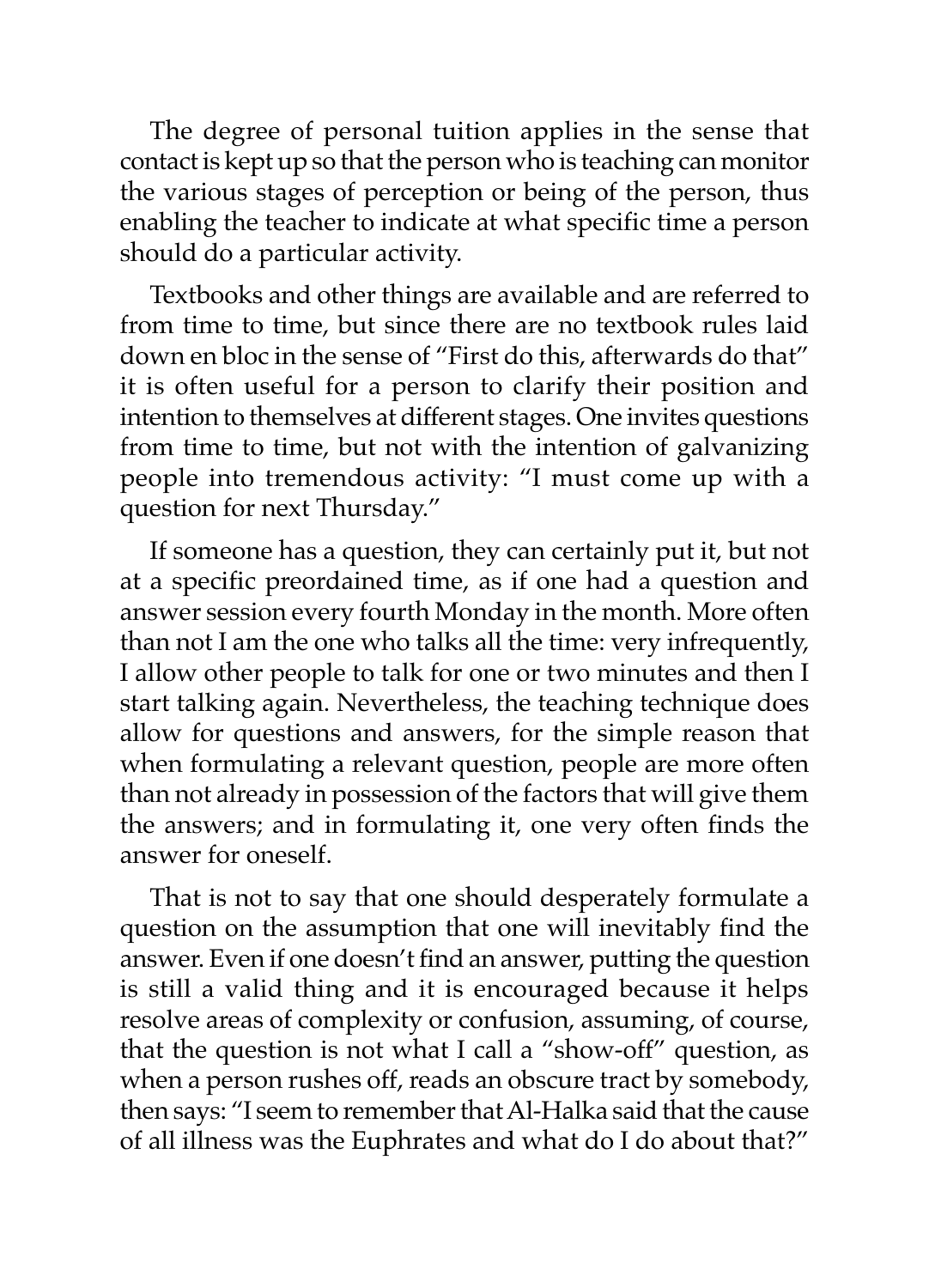It may be very complex question and a tribute to their capacity of research, but unless they want to get an equally ridiculous and garbled answer from me, it is advisable not to ask it. If it is a real question, i.e. either a problem or something which a person feels, or else something that might be beneficial to other people in the group, then one can possibly ask it.

If the question is too wide or deep, i.e. "What is the meaning of life?": I don't think the person will necessarily be given an answer, whether I know it or not. I only answer questions if in my judgement a person and the other people listening, a) will benefit from the answer, and b) more importantly, have the competence to understand the answer. Otherwise it becomes just more jargon, and they go off more confused than when they started.

So if a question tends to be more complex than necessary, I won't necessarily compliment them on their intellect by replying on that level; I may answer them on a very much lower, and in my estimation, more comprehensible level.

So, any pertinent questions?

Q: Agha, is instinct significant to development in the Tradition?

A: Instinct, common sense or horse sense is a thing which unfortunately has become vastly underrated, because it's dismissed as unimportant: as when people say that a person wears "sensible shoes" or "sensible clothes": it implies something fuddy-duddy. They very often don't even know what they mean when they're saying that, but it carries a pejorative connotation.

To us, common sense is a basic human reaction to situations, a form of analysis which is a 'gut reaction', but this alone would be selling it short because there is more to it than that. No matter how many degrees one has, no matter how intellectual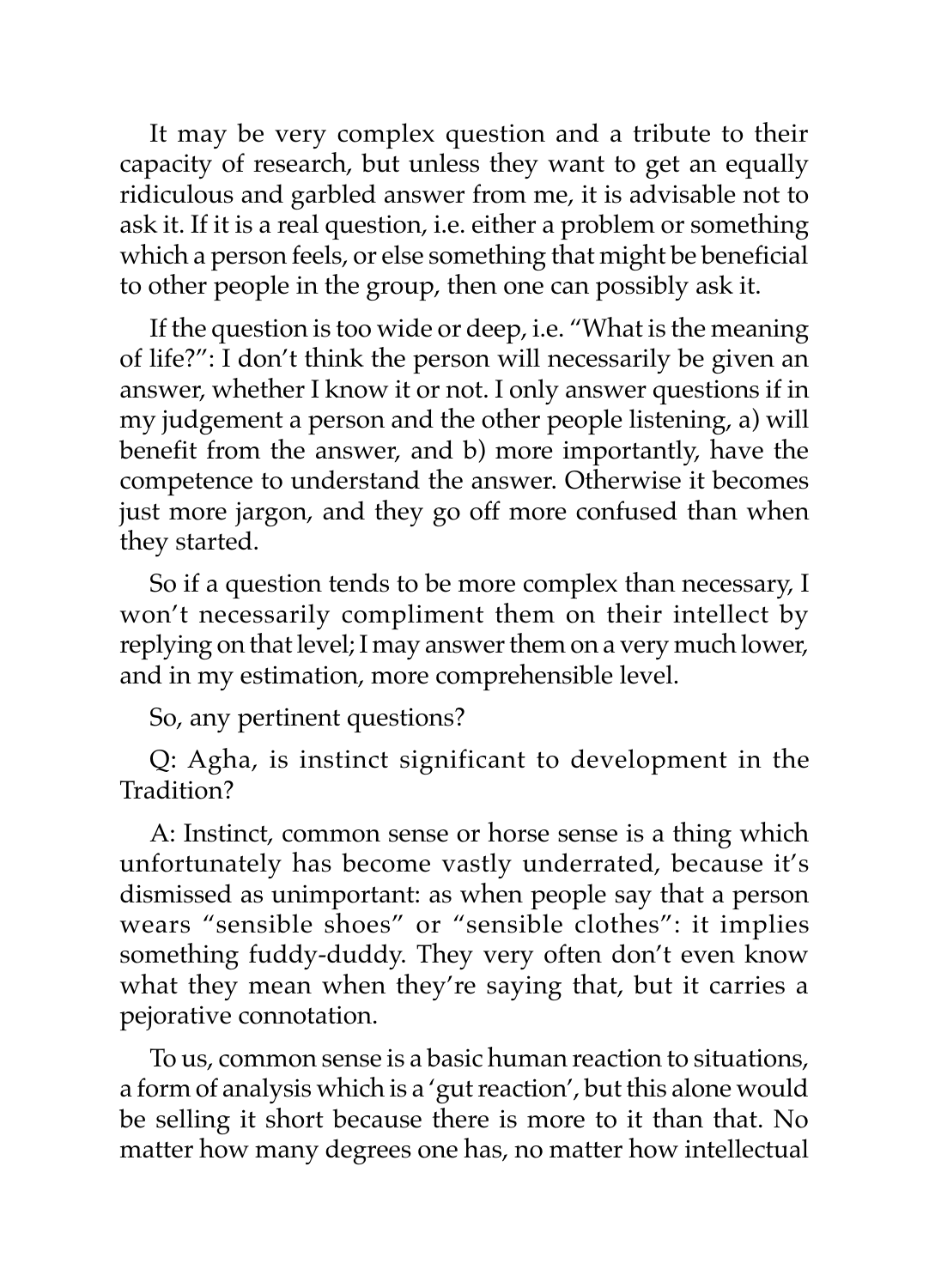one might consider oneself to be, what is it, for instance, that wakes you up at night when you smell smoke? It may be race memory, Neanderthal reactions or whatever, but you don't just dismiss it.

For instance, you hear people say "my old grandmother used to do" this or that or say this or that: and then they will laugh or be slightly shy or feel guilty and act silly, implicitly dismissing what grandmother felt. No: we hold that this sensing, i.e. the impression or feeling one gets from a person, a face, a situation or whatever, should not be ignored. It has a definite function.

Most things which communicate to a person's common sense are not capable of being measured, labelled, or weighed in social, political or any other terms. They cannot be put in a category.

People say "Oh yes I felt something" or "It was a sensation" and very often people won't talk that way, because in this day and age you unfortunately get people who will then say "Well, was it thick, or happy, sad, hot, cold, excited, wet or dry?" And you reply "Well, you know...", and either they say "Oh yes" and call in the men in white coats, or else they say "You don't want to talk to that person, he's a bit off."

This sort of thing has been understood to the degree that people are reluctant or even ashamed to say anything in that area, they keep it to themselves. Sometimes they themselves don't understand it and they get worried about it and say to themselves "Am I going mad?" or "Is this a genetic or race thing?"; whereas we hold that this is one of the perfectly normal senses that a person has.

There are the five senses, and people say there is a sixth sense or seventh or whatever: why not? Why should this be considered something incredibly rare and supernatural, either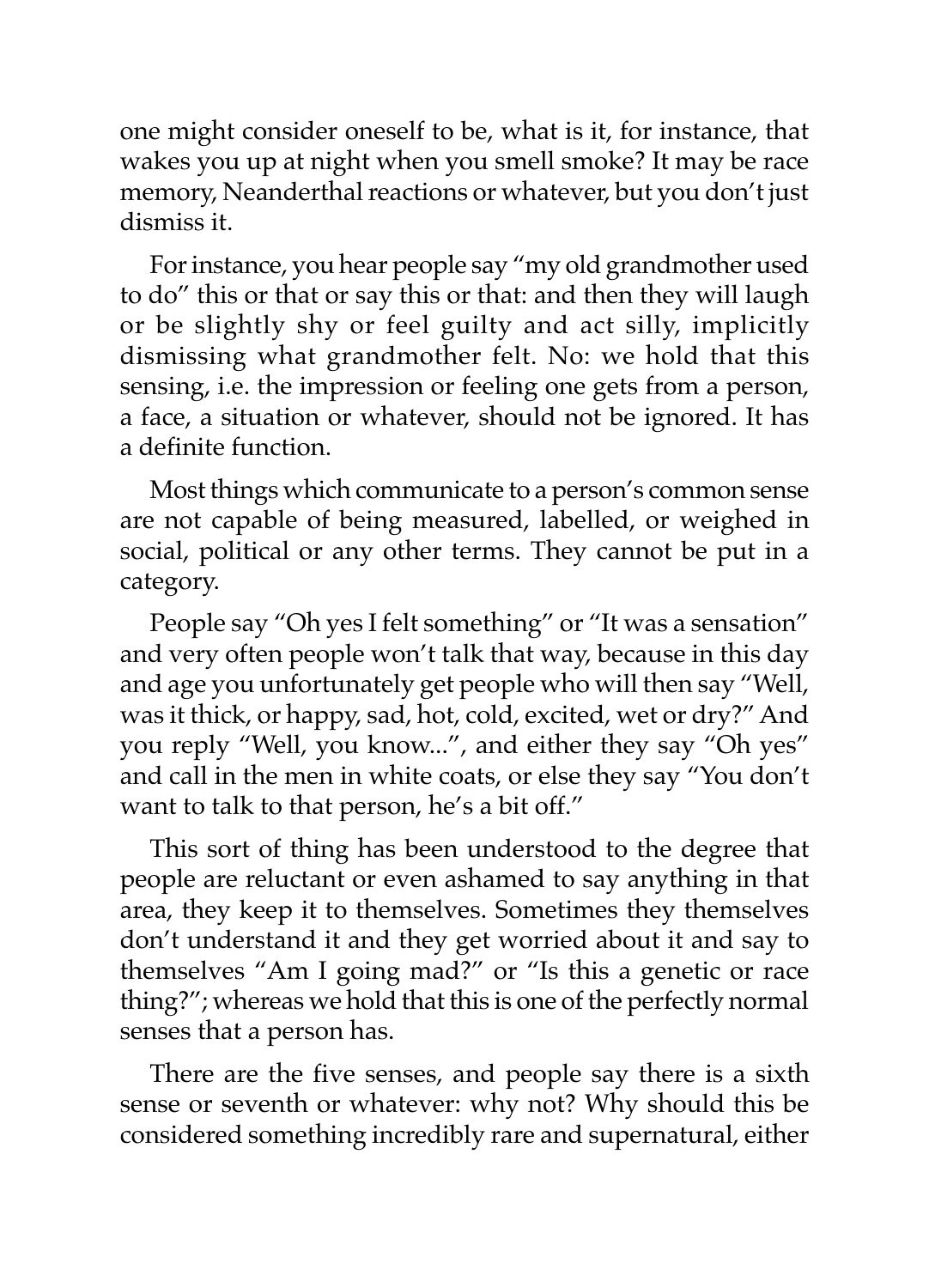fraught with danger so "Don't touch it" or else one goes overboard on it?

It is simply an instinct which is capable of being developed, and a sense which we use within the Tradition to talk to and communicate with, on levels which are not touched by the conventionally accepted five senses.

For instance, the effect on an individual of a micro-climatic situation is something which a person can't put a name to. What we say is: "Do you need to?" Must it be codified? Must it be labelled? If it is useful, if it is something that feels good, must it necessarily be traced down to some thing specific or particular? Why can't it be just accepted as being "Grug!" and either used or accepted?

If you have a woolly scarf and it keeps you warm, and somebody says "Oh that's not Harrod's, that's Woolworth's" is it any less warm? The answer is yes if you're sold upon Harrod's, because it becomes warmer to you; but have you given your neck the vote?

So, to answer the question: yes, very definitely, the sixthsense unconscious-self level, which has been called all sorts of things, is important, and should be given adequate attention along with other senses like the tactile. If something appears hard or soft or whatever by tactile examination, you accept it as being that on the basis of experience. You don't then reexamine the tactile with another of your senses, because the only judgement which is required for that particular situation is: this smooth enough or shall I polish it some more?

You can listen to or look at it till kingdom come, but it does not change the necessity that you have. When people start swapping things around, they get into error.

Equally, if for whatever reason something appears to be good, bad, useful or capable of being looked at in terms of basic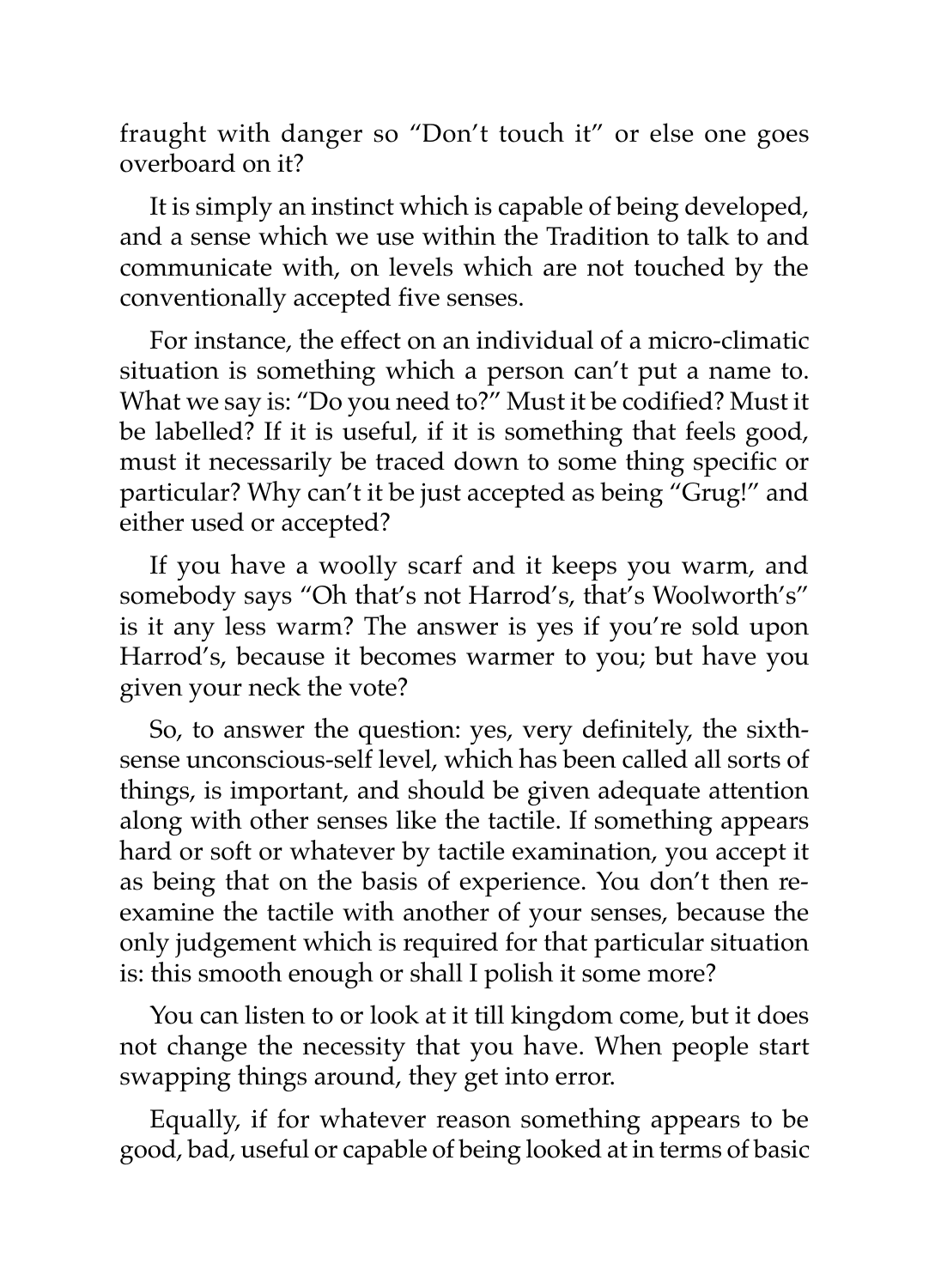horse sense, this is a capacity one does use and which one should work on, and recognize, within the Tradition.

Without going into an overly-elaborate fundamental examination, one has to make a delicate distinction between a basic feeling and one's personal hang-ups, because people can easily confuse the two, and it can lead to complications.

Instinct is not the "subconscious" people talk about all the time, it is the deep consciousness communicating on a very human and basic level. It is very often something nudging you in an unsophisticated way, and calling your attention to something which is hostile or alien because you have already measured it from other points of view.

Q: Does reaction or impulse differ basically from person to person?

A: Well, there are people who by personality and nature are sort of professional understanders or professional worriers. They take this sort of thing as a challenge, as if they saw bits written down on an old stone and therefore "I must read and understand it" and "I must use it."

Very often that feeling is followed by another thing: "I must use it immediately!"

This is impatience and greed, and it can also be a result of education, conditioning, and previous terms of reference. "Unless you've learnt that book by the end of term, forget it" or you get punished as a result of asking a question and have to learn it off by heart: this is the more familiar sort of conditioning.

People very often think they need to learn about everything altogether, all the time, and on all levels. This is very desirable but there is such a thing as mental indigestion, when you absorb too much at a time.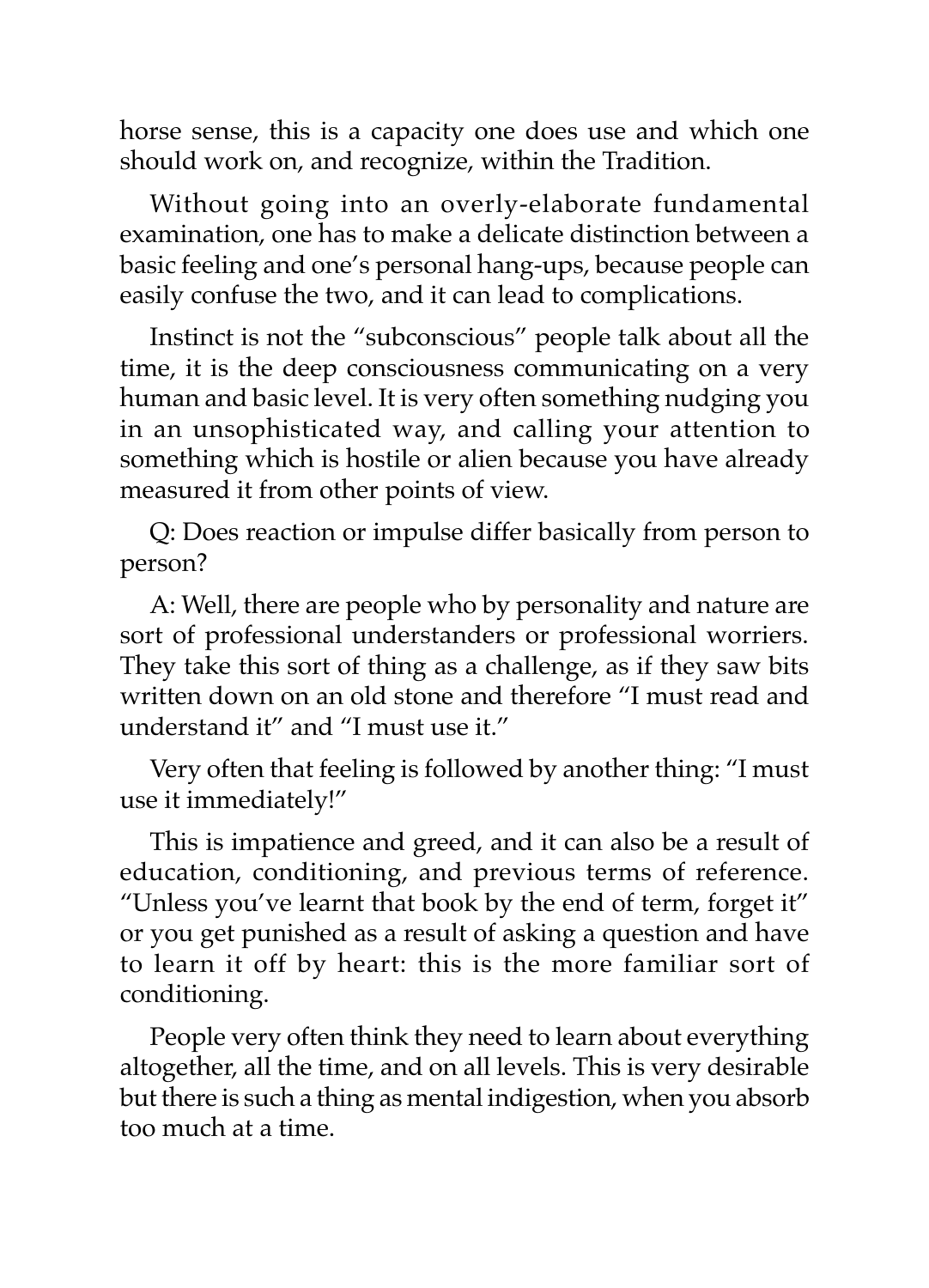Everything you take up, say in the form of useful pieces of practical information, is stored and brought out at the right time. If you follow a technique like driving a car, the knowledge is stored: there's a known technique and you don't worry about it; when you have to drive a car you bring out that piece of memory and use it.

If you have several different techniques, all of which you are trying to remember at the same time, and then you bring them all out and have to flip through all of them to see which one you apply to drive the car, you have a problem, because the purpose of getting knowledge is to be able to use it. It's not just to file it and say "I have got so much knowledge" or else, again, you say to somebody "Why don't you read this book?" and they say "I've read one." Neither extreme is correct.

Say you've learned a piece of knowledge or a technique; you allow enough of it to come in, at the moment, to satisfy your requirements. You use that knowledge or technique at the same time as practising it a bit more, both to increase your knowledge and also your capacity to use it, but you don't try and hold onto everything.

As you examine it, you are not trying to use it at the same time as you explain it to yourself. You have to be patient with yourself, because the way knowledge is stored in the human brain is very sophisticated. It's not a question of volume: it's stored in wafer-thin layers.

You can acquire so much that something very familiar happens, and I'm sure we've all done it; if you're looking for something, and you start looking through an old box of papers, you get to the fifth piece of paper in the tin, and your memory goes off on something else and you get taken off track — this is a very familiar thing. So it's all about trying to keep something, and bring it out and use it.

When you work through all the terms of reference and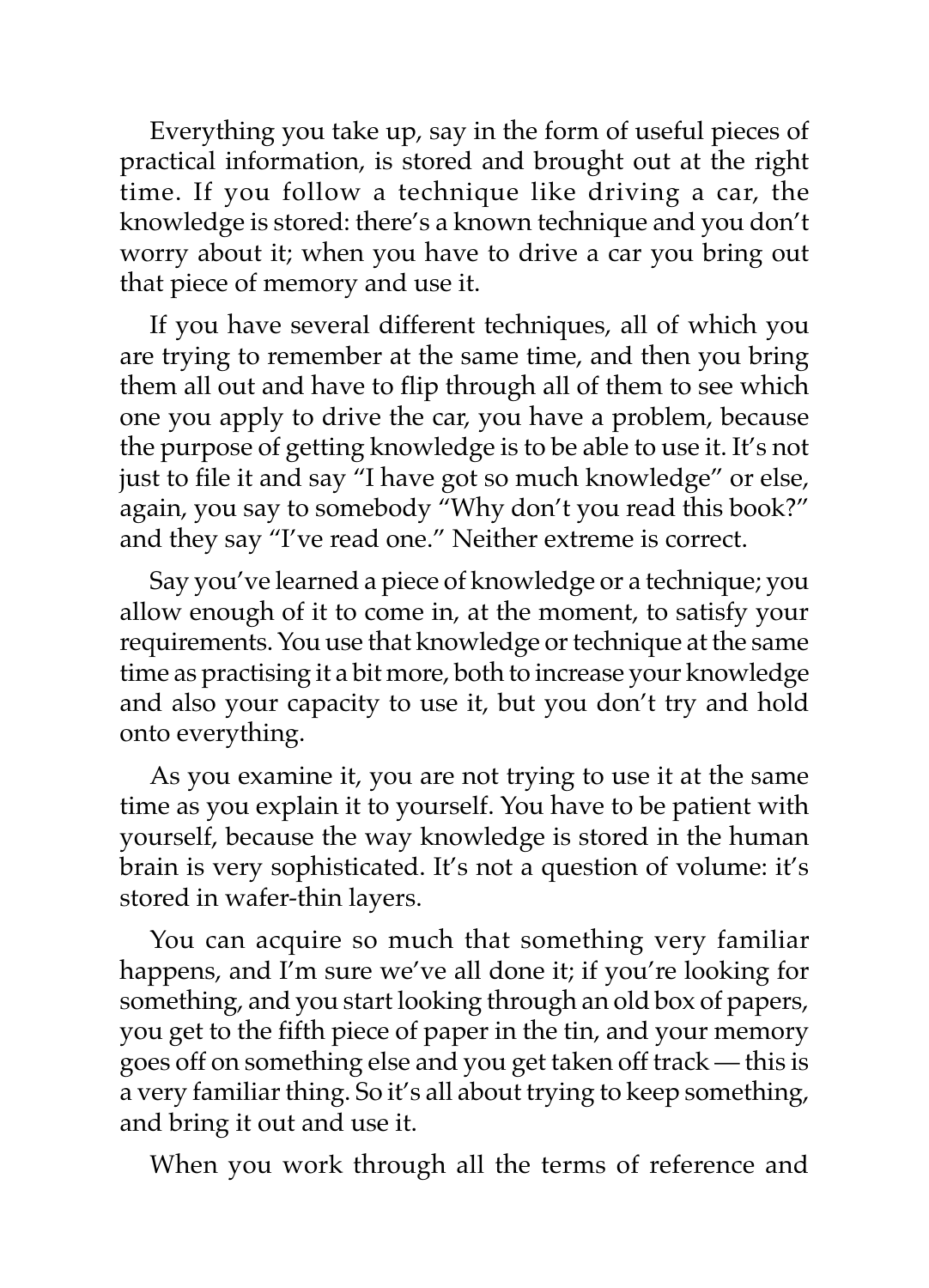everything you have already acquired, your search becomes confused. You're looking through lots and lots of files and trying to say "Does that apply to this?" or "This apply to that?"

I'm afraid that what I am saying is a horrific thing from the practical and educational point of view, and that is: don't learn so much, but what you do learn, learn well, and be able to use it correctly, otherwise you get into the very familiar situation which some ladies get into when they fill their kitchens and larders with every possible thing in case they might need it.

It is, in fact, an aspect of greed. If you have impatience, coupled with: "I want to use this piece of knowledge," what you have is really a technique for amassing knowledge.

Once again, this can lead to one's getting uptight and nervous, saying "Why can't I use this? What's the matter with me? I'm stupid." And then you have the vicious circle.

Applied knowledge or an applied technique in a context which is useful, is obviously much more worthwhile than any amount of theory. It is a failure of some educational techniques that they fill a person up with information. Now that is okay up to a point; you go to school and you come out at the age of sixteen or whatever, you have learnt hundreds of things which you only need for your final examinations at school. After that, you never use them again, but you need them up to that point. After that point, you should have worked out what you want to do, either University or whatever.

That means you can leave aside certain things which are unnecessary and gradually narrow down the area of education you want to follow. You don't take the whole lot along with you at all times, because the feeling is then going to be "Oh dear, there's a book, maybe I should read it now" or something like that. It is a form of greed; some people just amass what is called information.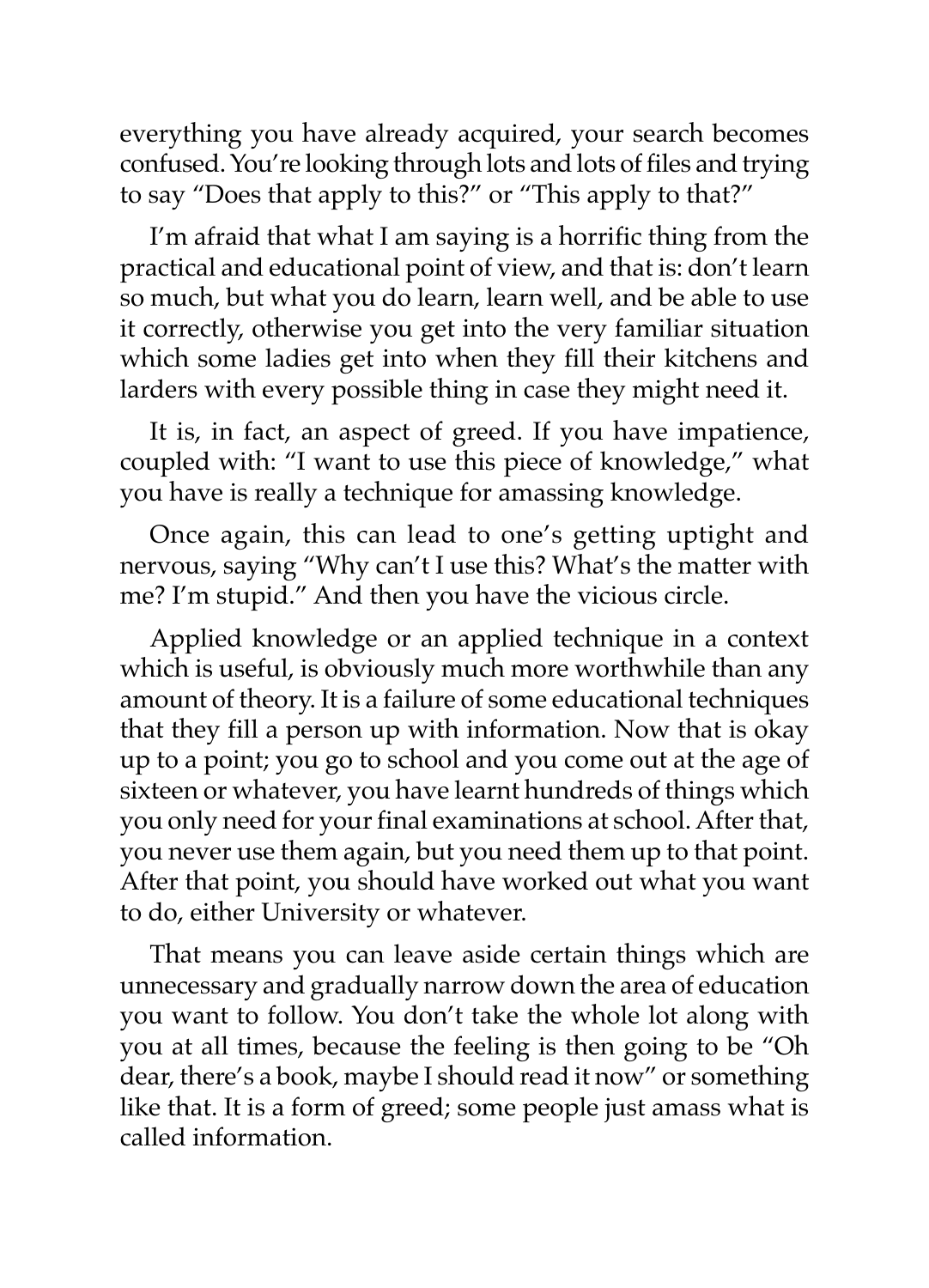As for facts: if it is in one's profession, or part of one's requirement to need facts, then one learns the facts which one applies to one's profession or requirement. Other things become what is called incidental information.

If there's a train which leaves from Paddington to Oxford every morning at 7.40, that is a fact. I don't necessarily have to remember that, or remember that there's another one that leaves at 9.20, another that leaves at 11.40 and another that leaves at 2.30, right? Those facts are only important to me if I regularly travel between London and Oxford, otherwise they are incidental information. If I need them, I can phone the station or look it up: I don't have to carry the timetable with me the whole time, nor do I have to carry all the London Telephone Directories with me all the time in case I might need them.

So the "just in case" kind of thing applies if there's only one telephone directory for London in the whole world: then of course you don't carry it with you, you set up a business, because if you've got the only one in the world, you can make a fortune by selling people other people's numbers. But you don't carry all the information, and, just because you've got it, therefore plan to apply it.

You must remember that, in the Tradition, everybody started somewhere. All right, some people were born into it, some people have family associations with it, some people heard of it, some people knew people who were in it; and many people have read things about the Tradition, which, depending on the way they interpreted or heard about it or found it have given it all sorts of names: good, bad, silly, unnecessary, and so forth.

But it is basically a teaching, and the purpose of it is to develop people by a series of techniques: hearing, reading, exercising: cutting out a lot of unnecessary overintellectualisation because it is not necessarily the pressure of time that makes people say: "We don't have enough time"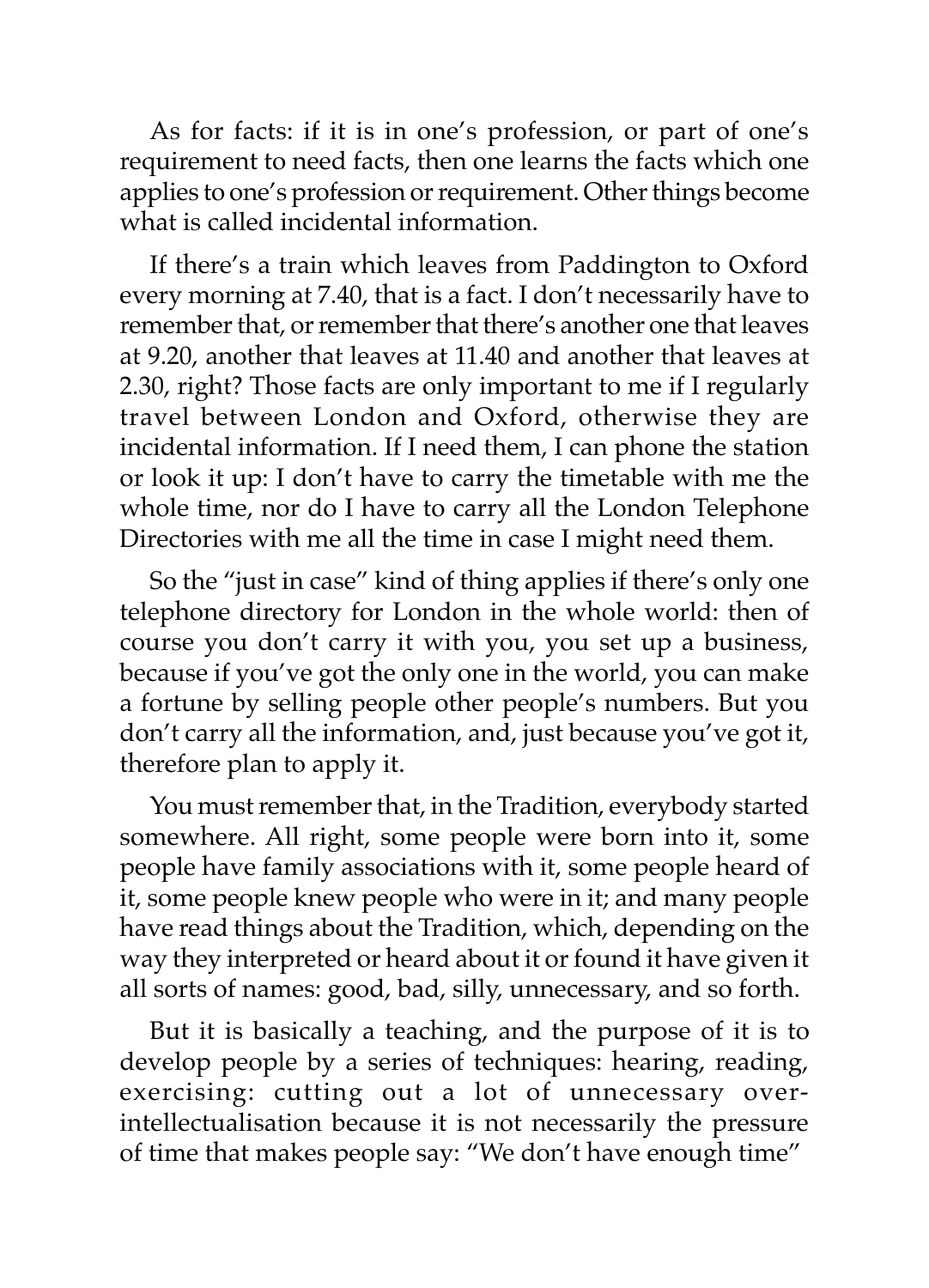or "We must push it."

Q: Why are people like that?

A: The answer to that question is that people don't have to be like that. They don't have to go through life confused and stumbling: they have the basic capacity to develop themselves. There are techniques, one of which happens to be the Tradition, which were put together very carefully and clearly as a path to be followed. I am committed to it, therefore I must obviously say that I think that it is a person's duty towards themselves to look for such a path and to find it.

If people are not prepared to be motivated by their own personal interest, there is such a thing as intelligent self-interest: this is not greed, everybody has a self-interest that is balanced. Intelligent self-interest means that one is using a certain amount of intelligence to choose things, and to think and act in an intelligent way rather than in a reactive way.

There is a difference between instinctive and reactive. Instinctive is something which one feels, for instance, which suggests that this is reasonable, this other thing isn't, and this thing here is a bit doubtful. Reactive is as a result of conditioning, and because of personality fixations or hang-ups a person reacts in a given way. Reactive is more a lack of thought. The difference between the two is that reactive tends to be as a result of some condition or attitude: instinctive is something which is coming to the surface and is triggering off a feeling or a train of thought.

Nobody wants to fall from one hole into another. People don't do it deliberately in the sense that they see a puddle of water and they deliberately jump straight into it. It isn't even a considered judgement: it is sometimes "Oh well, I suppose I might as well jump into that hole." This doesn't do them any great credit, but people do these things. They may jump into a cactus and then say "It seemed like a good idea at the time"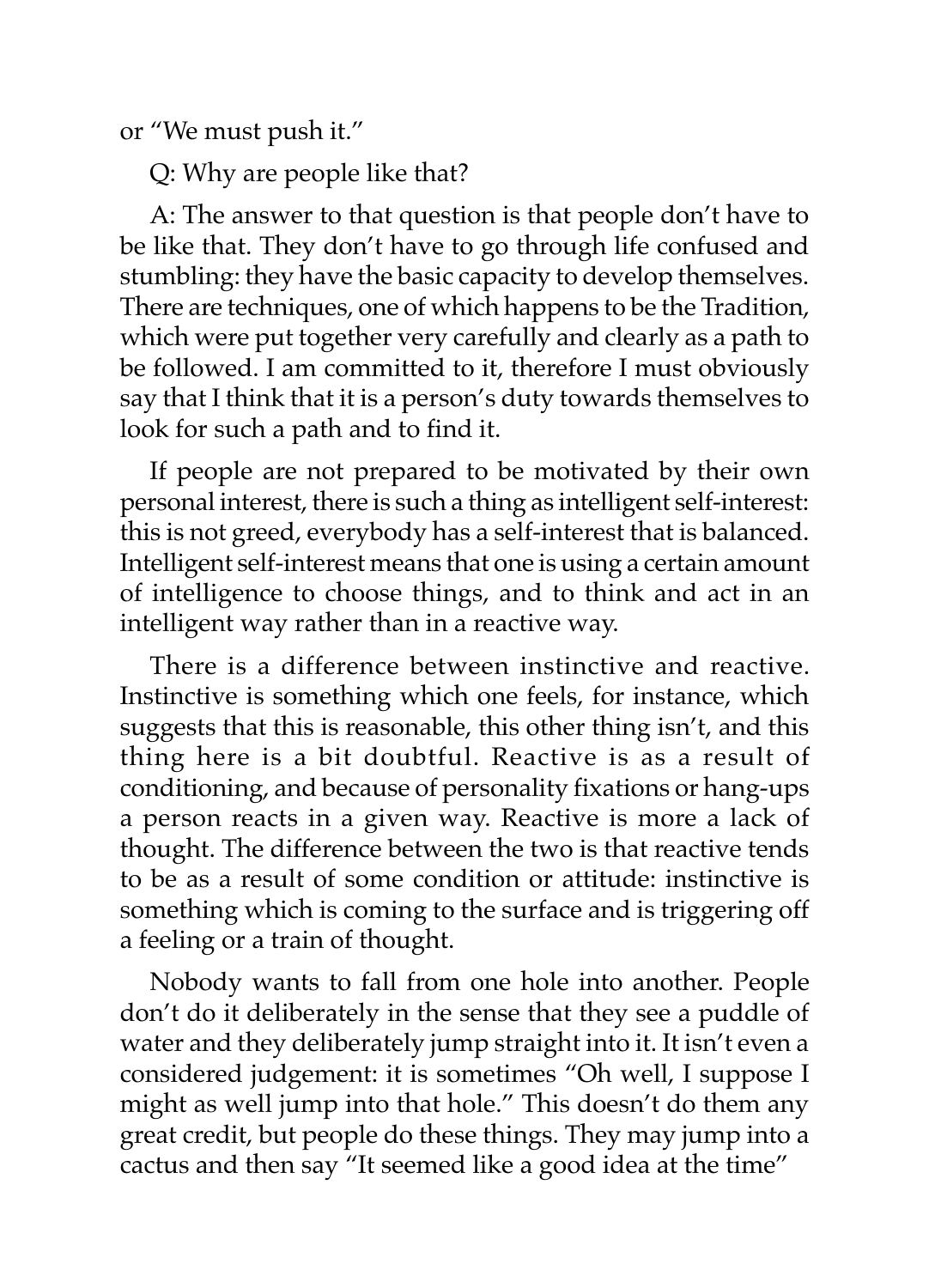but the alternatives are, in fact, never really quite as drastic as that.

People are endowed with capacities which they can develop if they know how, and there's no reason why they shouldn't do it. I get angry with people when they don't take advantage of their own capacity in any way. I don't often show it because it would demonstrate my arrogance a bit too openly, as if I was saying "I know, so therefore I am fed up with you, so why don't you do it?" Also, if I acted this way, people would get fed up with this treatment. But my function is to teach, and it will be done.

We don't pursue people, we don't chase them up. We have a technique which is on offer. The books, the tactics and the techniques are there, and we go on pushing, talking about it, offering, indicating it to people.

You are not necessarily dunces, so don't think that the "It's all right for you" and "I was born and brought up in it" resolves the problem. In order to have a mandate to teach, one has to know very fundamentally not only what one is teaching, but the people one is teaching to, and understand what makes them tick.

Anybody who teaches anything wants people to learn. Can you imagine for instance, the dream of some unfortunate piano teacher listening all day long to children who can't remember their scales, going and having a toddler who will sit down and play Beethoven from morning to night after being given one lesson? It's the dream of anybody who teaches anything.

When you are dealing with a material which in this case happens to be human, you have to know exactly what you're dealing with. If you expect people to learn or understand the music immediately, you are living in a Utopian world: it won't help them and it won't help you. You have to understand their shortcomings, problems, negativity, positivity, the ups and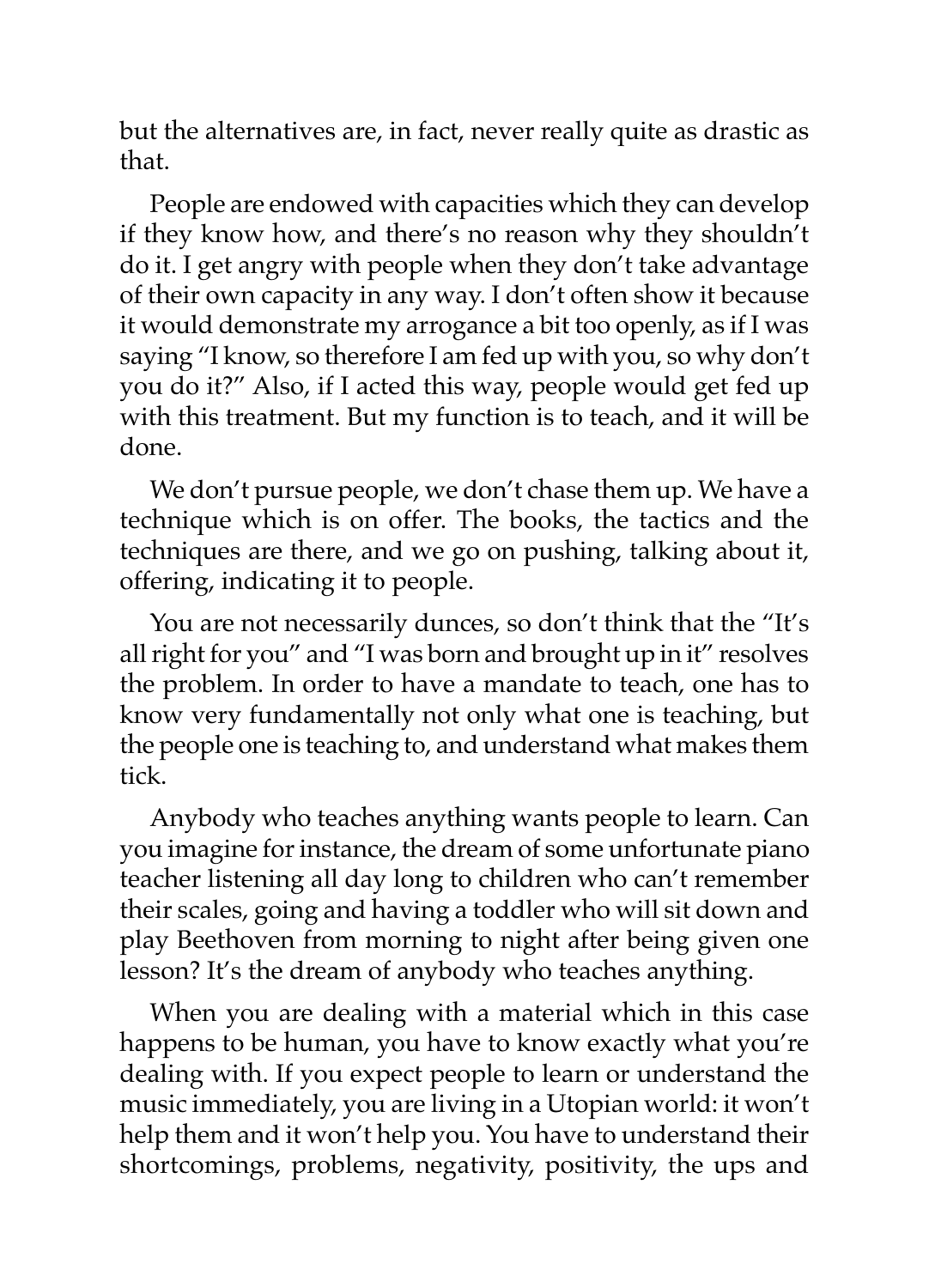downs, the whole thing, and use whichever technique applies to that situation.

If a person has faults or problems, I don't like the faults or approve of them, but I can understand that they have them, and I can under stand they don't like them. It is not good enough for me to continue to say to them: "You're like this" and "You're like that" and "Why don't you do this" and "Why don't you do that?" without telling them how: because then it just becomes a sort of one-way criticism. After all, people are usually very critical of themselves, and they are fed up with criticism or confusion.

One therefore says "This is not the way to the stars: there are no promises or things like that, because the people themselves do the work." We will provide the technique, and you will do the work.

It doesn't suit everybody. As people go along, they may find it very different from what they imagined it to be: but at the same time the intention is to develop people, allow them to develop themselves and help them to develop to the point where they can use the energy and the capacity with which they were born and which they can develop.

Unless you give them contexts or situations in which they can use their capacity, you have to be a sheepdog and push them along.

One of the natural conditionings or reservations which have to be overcome is the ever-present suspicion or thought of a cult situation.

Cults, per se, can be good, bad, indifferent or pernicious. We claim very strongly that we are not a cult in the sense that there is no question of any kind of promise/menace situations around us.

A person is basically responsible to himself or herself. The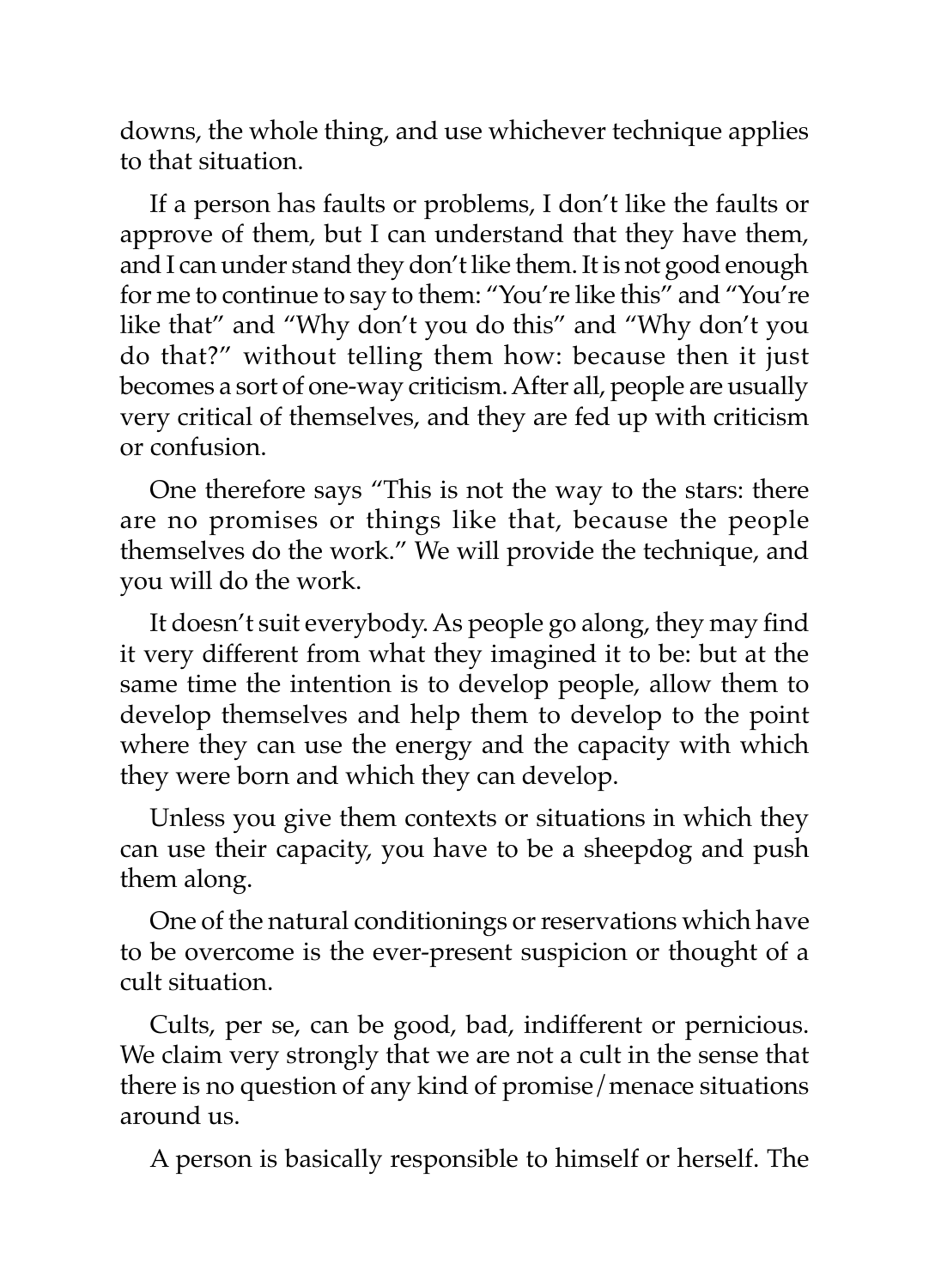teaching is there and the people involved are getting flexibility within the teaching. They owe themselves a responsibility.

They are not political or in any other way associated with anything except humanity: and this is not a sort of "Me, me, goodness of humanity" type of thing. I don't care particularly for humanity as such: the majority of humanity are slobs.

But they can be pushed, pulled, shoved and developed if they once recognize they are slobs. If they're happy to be slobs, I'm not going to go and flush them out and draft them in.

I don't work on a headcount basis: if people feel the necessity to look for something, it is available. If they're happy in their Slobbovian way, then I am no revivalist saying "The end of the world is nigh" and all that sort of thing.

This teaching is a developmental technique and it demands self-discipline, tenacity, and a fair amount of solid common sense. It is also necessary to detach the teaching from the "paranormal," especially now, with so many cults operating in this spooky, mysterious, crystal-ball type of area.

Ours is a very precise technique. It manifests itself in different and curious ways. What I mean when I say this, is, for instance, when you might do or read something, and all of a sudden say "Good heavens, that's familiar" or "I understood it" or as they say: "Suddenly everything became wonderfully clear."

Not everything actually, but merely a little precise thing which might have been a little bit confused or unclear before, now becomes clear. And at that point you can give everything or anybody the credit: but you can also tell yourself "I worked that out."

Also, as I say, there are limits to that. You don't take all the credit because if you're not feeling so marvellous the next day, you say "It was only silly old me who did it, and I've been a fool for years, therefore I couldn't really have done it and it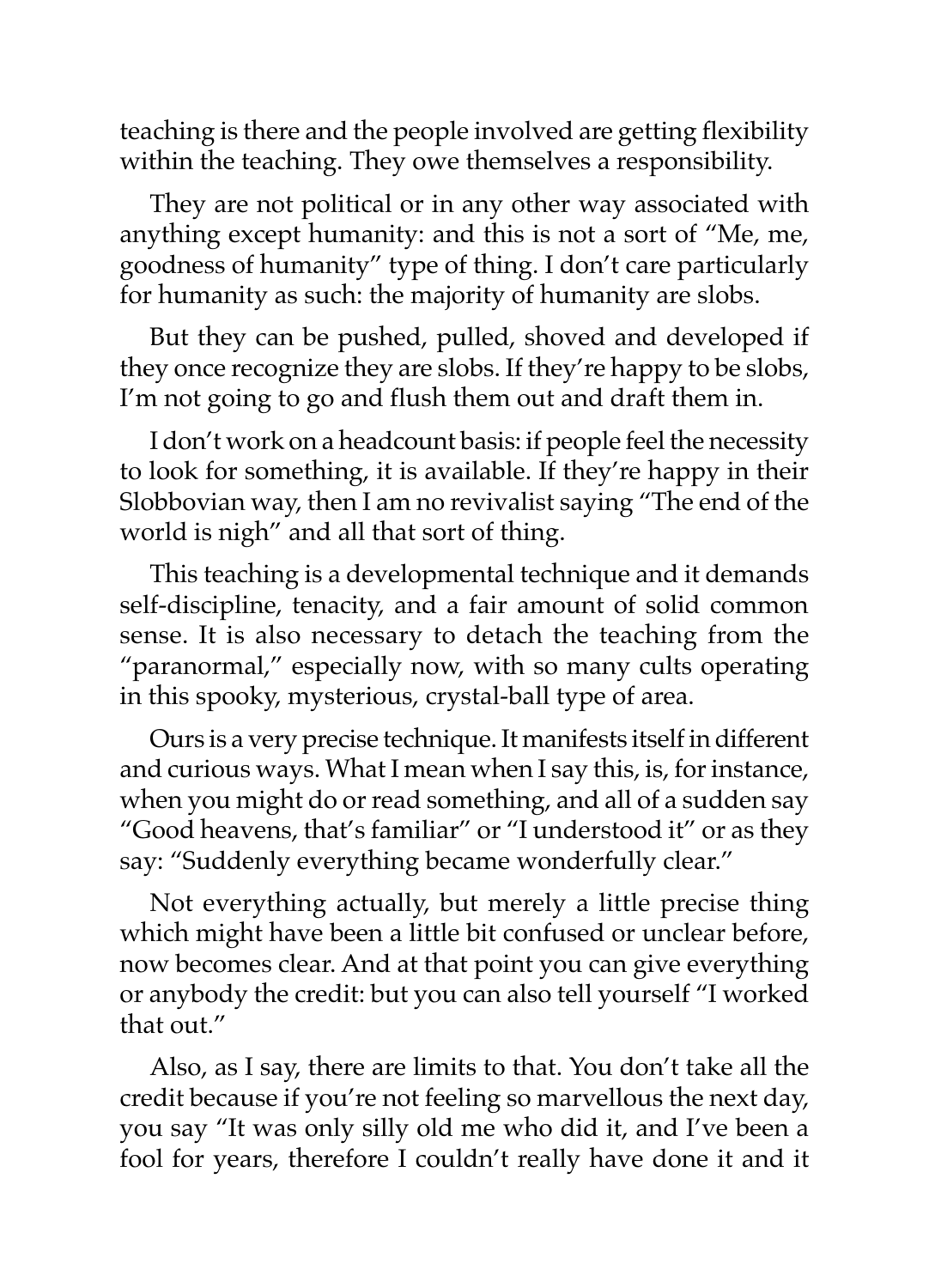wasn't worth it anyway."

You have to give yourself credit for the effort you've put in and the energy you have generated in a particular context, plus the teaching, to produce the equation. If you add nothing to something, you still have the something, but if you add something to something you get a plus path.

We have every sort of technique which fits every sort of situation, and we apply them according to the demands of the person, situation and context.

The reason it is so skilful is because the fundamental basis has already been worked out: the permutations are innumerable because they have one central basis.

When something happens as a result of doing something, it is not a transcendental breakthrough: it breaks through in little areas. They can be of a physical satisfaction area, they can be a "Aha I see" sort of thing, or "I think I see": some sort of taste, some sort of feeling, according to the amount of prescience a person can handle.

It is theoretically very easy for a person to blow their top. In fact it is not easy, because there are safeguards, but if one did suddenly understand everything in the world or what have you, it would really frighten or confuse a person more than having it fed to them in reasonable doses.

It's not a stop-start. It's really a question of momentum. If you have a heavy and big wheel, the initial energy to get it moving is considerable, after which the rotation can be kept up with a certain minimum amount of energy. It can be spun a little bit faster with a little bit more energy, but it does not require a constant and frenetic energy to keep it moving, because what is the speed of a wheel? How long is a piece of string? It has to be intimately geared and associated with that particular context or other wheel, otherwise, as I say, there is confusion.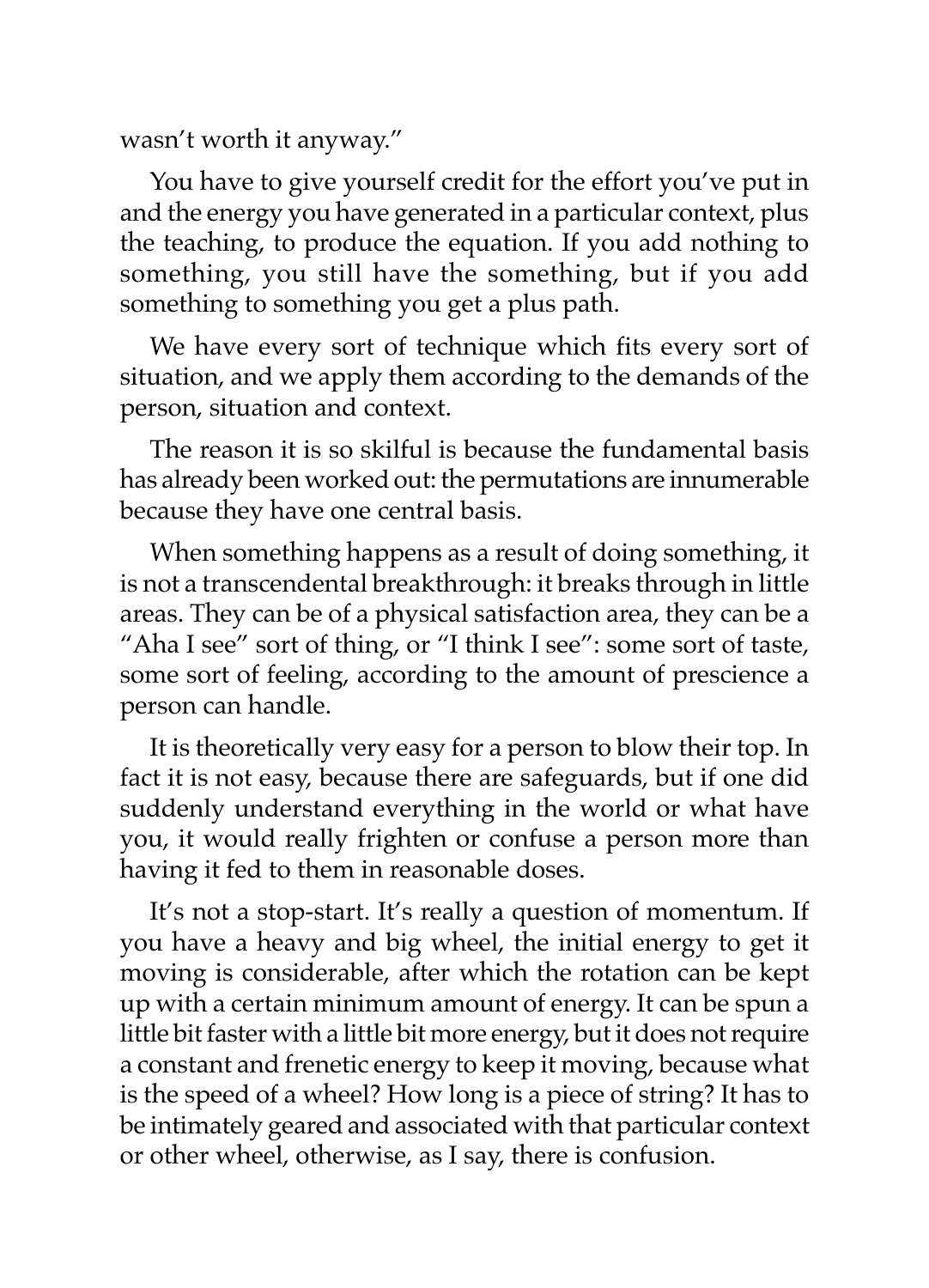It means concentrating an initial amount of energy, and then a constant raising of the amount of energy which is not dissipating but concentrating, and it doesn't detract: the person is manufacturing and generating enough energy consonant with the speed of their wheel and consonant with the amount of extra energy they might need to push it all the time a little faster.

It is a gradual activity, but again what is gradual in terms of time i.e. days, months or years, is not the same thing as gradual according to the person. It is a personalized thing in the sense that there is no great book of words which you look up.

If there were, it would be even more confusing and probably dangerous, because while going over the words, time changes. What you did on the 7th of November last year is probably not remotely associated with what you're going to do this next year. You may do exactly the same thing, but the one thing which will probably have changed is time, and the whole context thereof.

The overall existence of a book of words is a very dangerous thing. We're not dealing with that.

There's a varying momentum of people in a group. So what does one do? If I say something, is it different to everybody? Well, not necessarily, because as you have noticed, I constantly repeat myself in variations on a theme. Because though this is something fundamental, to be shared by everybody, yet I tend to put in the things which refer to people or which can stimulate them to a train of thought.

They then go off and worry the bone: hopefully the bone, and not themselves, because if they worry themselves, i.e. "I didn't understand what that was about" and "What does this mean?" and so forth and so on, they are chasing a phantom bone. But if they have got a real bone which they are able to take away to examine and relate to themselves, then this is more